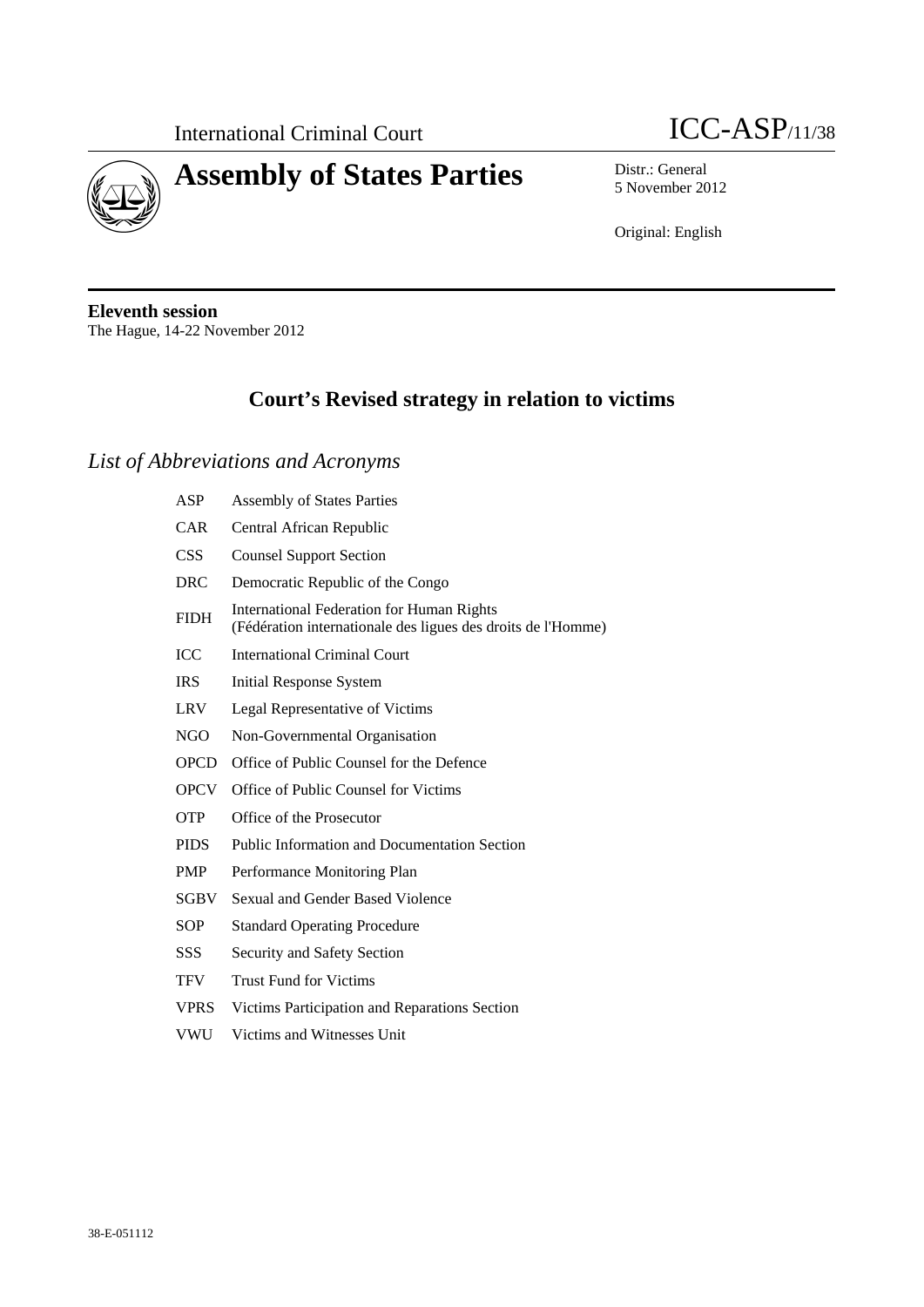## **I. Background**

1. During its tenth session, the Assembly of States Parties (ASP) recognised that victims' rights to equal and effective access to justice; protection and support; adequate and prompt reparation for harm suffered; and access to relevant information concerning violations and redress mechanisms, are essential components of justice.<sup>1</sup> The ASP emphasized the importance of effective outreach to victims and affected communities in order to give effect to the unique mandate of the ICC towards victims.<sup>2</sup> At that time, the ASP noted the ongoing work of the Court in reviewing its Strategy in Relation to Victims and its report thereon, and requested the Court to finalize the review in consultation with States Parties and other relevant stakeholders, and report thereon in advance of the Assembly at its eleventh session.

2. In accordance with the decision of the ASP during its eighth session, the Review Conference in Kampala included under the agenda item "Stocktaking of international criminal justice" the topic of the "Impact of the Rome Statute on victims and affected communities." The Review Conference noted the Court's seriousness and its efforts to realise its mandate regarding victims, as well as the development of the Strategy in Relations to Victims.<sup>3</sup> An outcome of the Review Conference was the recognition of both the achievements and challenges that the Rome Statute system as a whole faces in realising the unique mandate created by the Statute enabling victims to participate and exercise their rights as actors within the international criminal justice system in the setting of an international tribunal; recognition that the ICC has not only a punitive but also a restorative function; that positive engagement with victims can have a significant effect on how victims experience and perceive justice; and that it can contribute to their healing process.

3. The Court was requested to revise its Strategy in Relations to Victims in light of the recommendations of the Review Conference. The Court prepared this Revised Strategy in Relations to Victims (Revised Strategy) in response. The revisions are based on the results of the stocktaking exercise at the Review Conference, best practices from the field, as well as the many constructive comments received from non-governmental organisations (NGOs), civil society and other stakeholders. This Revised Strategy is a step in the ongoing dialogue between the ICC and the States Parties and the non-state actors that are partners and stakeholders in the Court's work in relation to victims. In a separate document,<sup>4</sup> The Report on the ICC Revised Strategy in Relation to Victims: Past, Present and Future (Revised Report), the Court reports on its experience in implementing the original Strategy, and explains the implications of the Revised Strategy.

4. As with the original strategy, the Revised Strategy grows out of the common vision of all the relevant elements of the ICC system.<sup>5</sup> The Revised Strategy reflects the nature of the ICC as a judicial institution and different responsibilities of the various Organs and Sections which, in supporting and/or participating in the judicial process, comprise the whole.<sup>6</sup> It provides a flexible shared framework in which the specific objectives and activities of the elements of the ICC that deal with victims can be coordinated and harmonised and within which the strategies of the Organs and Sections of the ICC and the Trust Fund for Victims (TFV) are intended to fit. Important aspects of the legal framework, especially in relation to victims, still await judicial determination or interpretation. This

<sup>&</sup>lt;sup>1</sup> ICC-ASP/10/Res.5, Strengthening the International Criminal Court and the Assembly of States Parties, *Adopted at the 9th plenary meeting, on 21 December 2011, by consensus.*

<sup>2</sup> ICC-ASP/10/Res.5, Strengthening the International Criminal Court and the Assembly of States Parties, *Adopted at the 9th plenary meeting, on 21 December 2011, by consensus.*

<sup>3</sup> *Official Records of the Assembly of States Parties to the Rome Statute of the International Criminal Court, Ninth session, The Hague, (International Criminal Court publication ICC-ASP/9/25 or RC/11).* 

<sup>&</sup>lt;sup>4</sup> The Strategy was fully integrated into the initial report of the Court on the Strategy in Relation to Victims, ICC-ASP/8/45 or RC/11. However, the Revised Strategy is an independent document from this Report.

Those participating in the formulation of this strategy include: elements of the OTP and of the Registry, as well as the Secretariat of the TFV and the Offices of Public Counsel for Victims (OPCV) and for the Defence (OPCD). The Presidency participated in the drafting process as an observer.

 $\delta$  In this context, when the report refers to the ICC system, this includes not only the Judiciary, the Presidency, the Registry and the Office of the Prosecutor (OTP), but also the Trust Fund for Victims (TFV), the Secretariat of the Assembly of States Parties, the Internal Oversight Mechanism as well as the defence and victims' representatives. In contrast, when the report refers to the Rome Statute System, it refers to all the elements of the ICC system enumerated above as well as the ASP and its subsidiary bodies and the States Parties.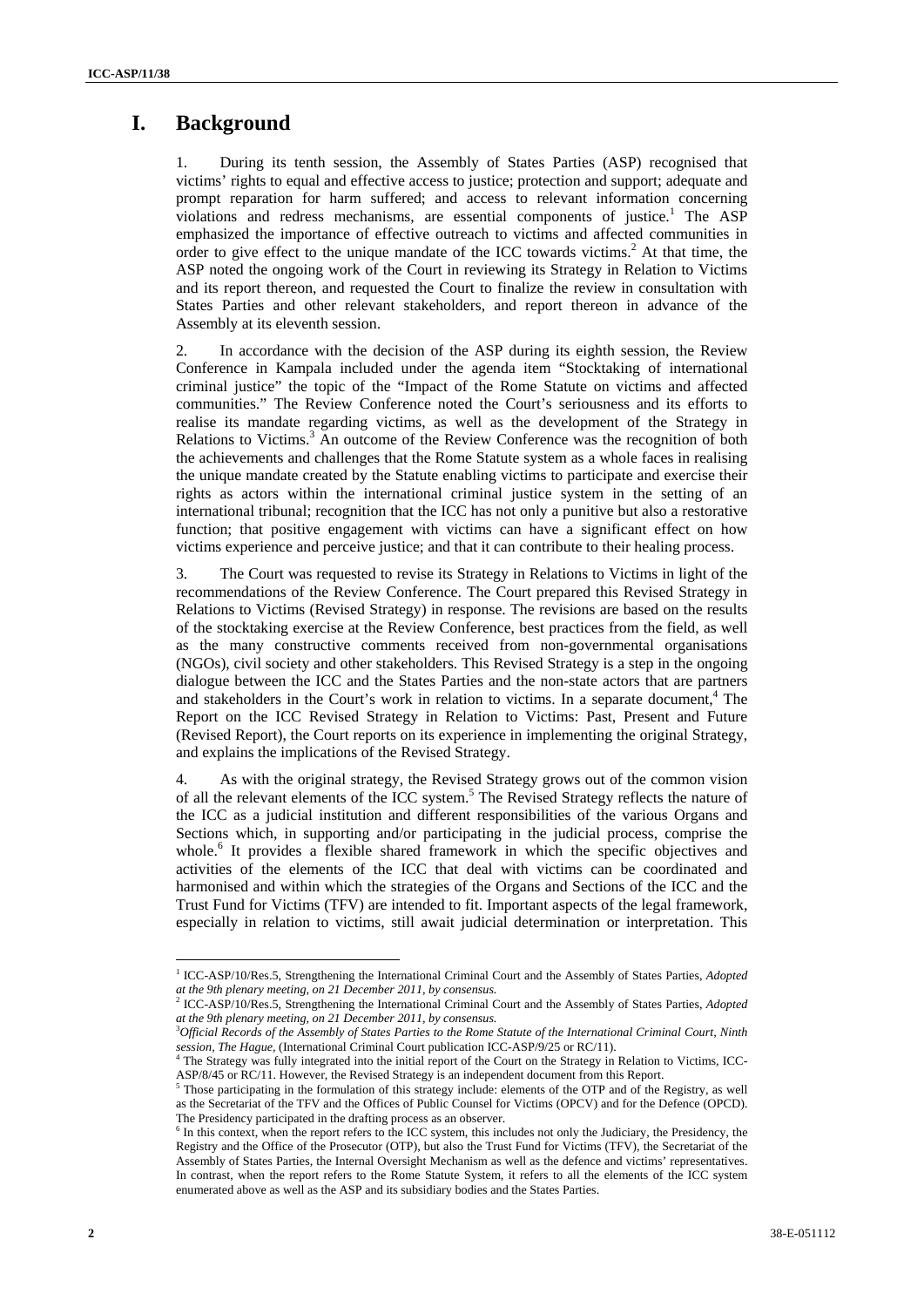Revised Strategy fully respects this process and does not impinge in any way on the powers of the Chambers and remains flexible to incorporate judicial rulings.

5. The Revised Report accepts the definition of victim used in the original report and strategy.<sup>7</sup> However, the Revised Report refines the earlier understanding of victims by recognising that certain groups of victims have special or particular needs. These include, but are not limited to, victims of sexual violence, children, the elderly, persons with disabilities and the severely traumatised. In certain cases, such as working to ensure adequate and representative participation of women and girls, the Court appreciates the need for, and will undertake, focused and proactive interventions.

## **II. Revised Strategy in Relation to Victims**

#### **A. Introduction**

6. The Revised Strategy has been developed using a rights-based perspective and therefore focuses on realising and actualising the rights of victims as contained in the Rome Statute and the ICC's legal framework. This approach is used as it recognises the dignity of the victims as human beings and focuses on them not as someone with needs who requires assistance, but as a rights holder to whom the duty bearer - in this case the Court, the TFV and the Rome Statute system as a whole - owes an obligation it must fulfil. This approach also enables one to look at the fundamental structural causes that underlie the failure to realise one's rights if and when that occurs. Finally, a rights-based perspective reconfirms and empowers the victim as a vital actor in the justice process rather than a passive recipient of services and magnanimity.

7. In addition to the rights-based approach, there have been some other substantive changes in the Strategy's underlying principles. The addition to paragraph 11 highlights the Court's aspiration to have the interaction between victims and the Court be positive and beneficial, exceeding the standard of "do no harm." Some elements of paragraph 15.b and 15.e have been revised and expanded to include input from the Review Conference and the NGOs' comments on the Strategy.

8. In response to reactions to the original strategy, Objectives 2 and 3 as well as Objectives 4 and 6 have been merged. As the merged Objectives were different facets of related rights, this involved no real substantive change to their content. In the Revised Strategy there are now four Objectives dealing with the themes of: (1) communication; (2) protection and support; (3) participation and representation; and (4) reparations and assistance. Over and above that, gender has been incorporated as a issue of vital importance that cross-cuts all of these Objectives .

9. The effective realisation of victims' rights and the ICC system's sensitivity to the requirements of victims broadly and to individual groups of victims specifically, will be a measure of the Court's success in fulfilling the unique mandate articulated in the victim related sections of the Court's statutory framework.

## **B. Broad principles**

 $\overline{a}$ 

10. As mentioned in the final report of the focal points on the stocktaking exercise of international criminal justice at the Review Conference, victims' participation empowers them, recognises their suffering and enables them to contribute to the establishment of the historical record, the truth as it were of what occurred.<sup>8</sup> Victims play an important role as active participants in the quest for justice and should be valued in that way by the justice process. Moreover their participation in the justice process contributes to closing the impunity gap and is one step in the process of healing for individuals and societies.

<sup>7</sup> Report of the court on the strategy in relation to victims, *Official Records of the Assembly of States Parties to the Rome Statute of the International Criminal Court, Ninth session, The Hague,* (International Criminal Court publication ICC-ASP/9/25 or RC/11).

RC/11, annex V(a) Stocktaking of international criminal justice**,** *The impact of the Rome Statute system on victims and affected communities,* Final report by the focal points (Chile and Finland) (Previously issued as ICC-ASP/9/25).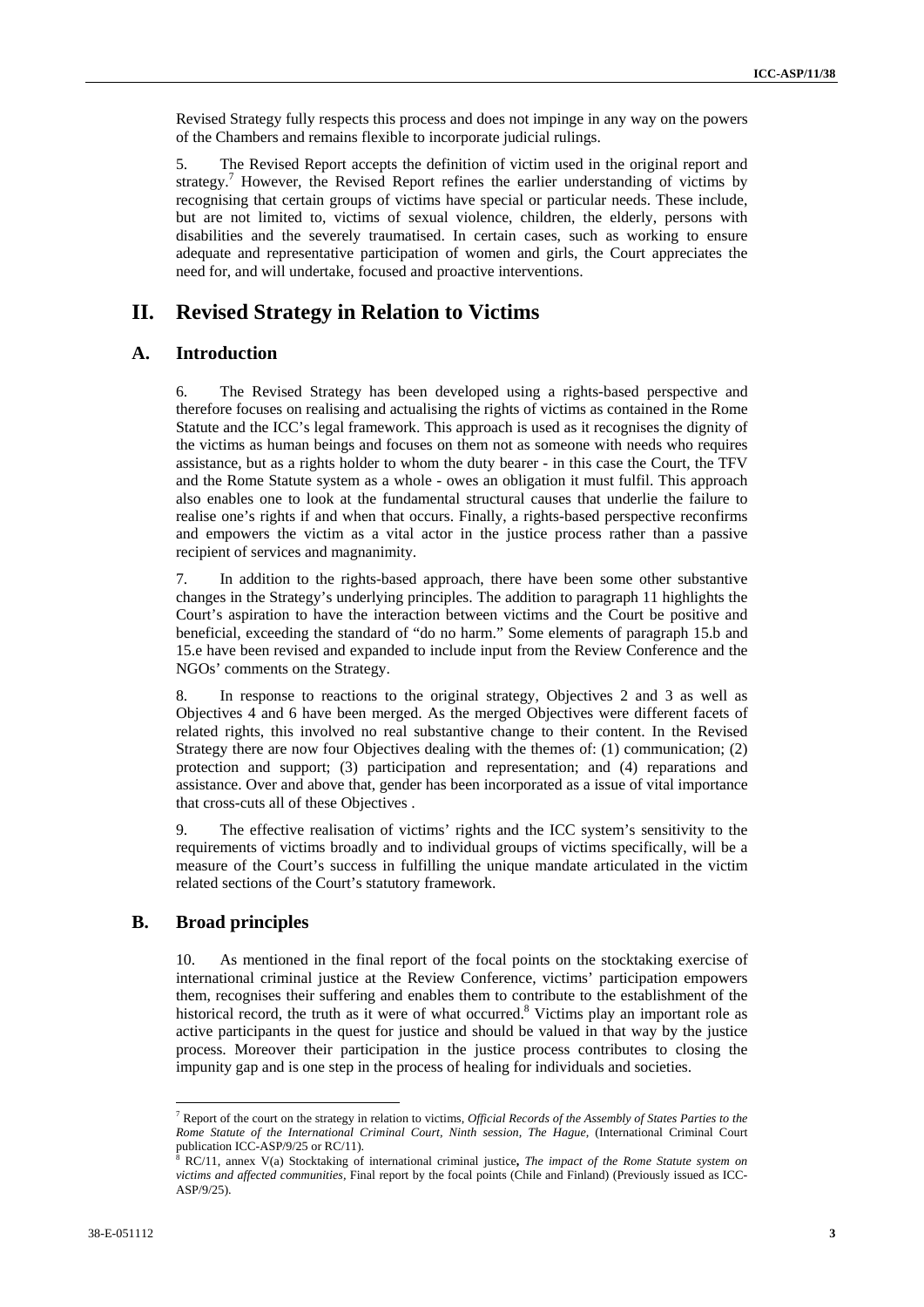11. The interaction between the victims and the ICC should be a mutually beneficial one in which both their rights and responsibilities are realised.<sup>9</sup> It is the underlying premise of this Revised Strategy that no action of the Court should do harm, and that respect must be paid to each individual. When working to protect the safety, physical and psychological well-being, dignity and privacy of victims and witnesses, the Court shall have regard to all relevant factors, including age, gender and health, and the nature of the crime, in particular, but not limited to, where the crime involves sexual or gender violence or violence against children.<sup>10</sup>

12. The Rome Statute system is based on the principle of complementarity and consists of many elements of which the ICC is only one. To fully address the rights of victims and to both empower them and to fulfil the system's duty to offer victims appropriate remedies, which may include but are not limited to reparations, $11$  the participation of all elements of the Rome Statute system is necessary: The ICC, The Trust Fund for Victims, the States Parties, the ASP and its subsidiary bodies, etc.

13. Therefore, the principle of complementarity is the keystone of the Revised Strategy. As a court of last resort with limited resources but a broad area of responsibility, the Court can only achieve its goals when it works in cooperation with others. A wide range of actors including States Parties, local authorities, non-governmental and community based organisations, as well as international organisations have been and continue to be instrumental in bringing about an increased awareness of victims' rights, as well as in enabling them to realise their rights. Wherever possible the Court seeks to identify a common approach and to coordinate with the above actors.

14. Finally, many of the specific rights of victims are being determined in concrete detail by the relevant chambers during the proceedings and deliberations. This Strategy cannot and is not intended to infringe on judicial independence or to presuppose the rulings of the chambers. Victims' rights continue to evolve and this Strategy will have to adapt in response. Part of that evolution will be maintaining the balance between the rights of victims and the rights of the accused, as well as the right to a fair, effective, expeditious, and impartial trial.

15. The broad principles that underpin the Revised Strategy are:<sup>12</sup>

A recognition of the importance of the victim, the importance of victims' participation in the trials and their right to have their distinct needs and interests taken into account by the Court and in the Court's activities;

A commitment to realise victims' rights to information related to the Court, its activities and processes. The Court is committed to meeting victims' need to understand this information: tailoring it to the differing cultures and circumstances of affected communities, as well as with an awareness of different attitudes toward the ICC, the alleged crimes and justice in affected communities;

(c) A recognition that according to the Rome Statute and the other legal instruments of the Court, victims have a right to apply to the Court for recognition as well as to have a voice in and participate in all stages of the proceedings, starting at the preliminary examination stage, subject to the rights of the accused and a fair and impartial trial, and they have a right to seek reparations in the event of a conviction;

(d) A commitment to ensure that victims can actualise their right to equal and effective access to the Court, including effective representation of their interests by qualified counsel;

(e) A commitment on the part of the Court to fulfil its duty to victims to provide for their safety, physical and psychological well-being, dignity and privacy consistent with

<sup>&</sup>lt;sup>9</sup> Annexed to this Revised Strategy are the rights of victims and obligations of States Parties under the ICC system. <sup>10</sup> Rome Statute, Art. 43, 54(1)(b), 57(3)(c), 68; Rules of Procedure and Evidence, Rules 18(d), 87, 88.<br><sup>11</sup> See Basic Principles and Guidelines on the Right to a Remedy and Reparation for Victims of Gross Violations

of International Human Rights Law and Serious Violations of International Humanitarian Law, GA Res. 60/147, 16 December 2005 (hereinafter UN Basic Principles).

 $12$  These principles assume the fundamental principle that the rights of victims will be realised in manner consistent with a fair and impartial trial and the rights of the accused in the proceedings.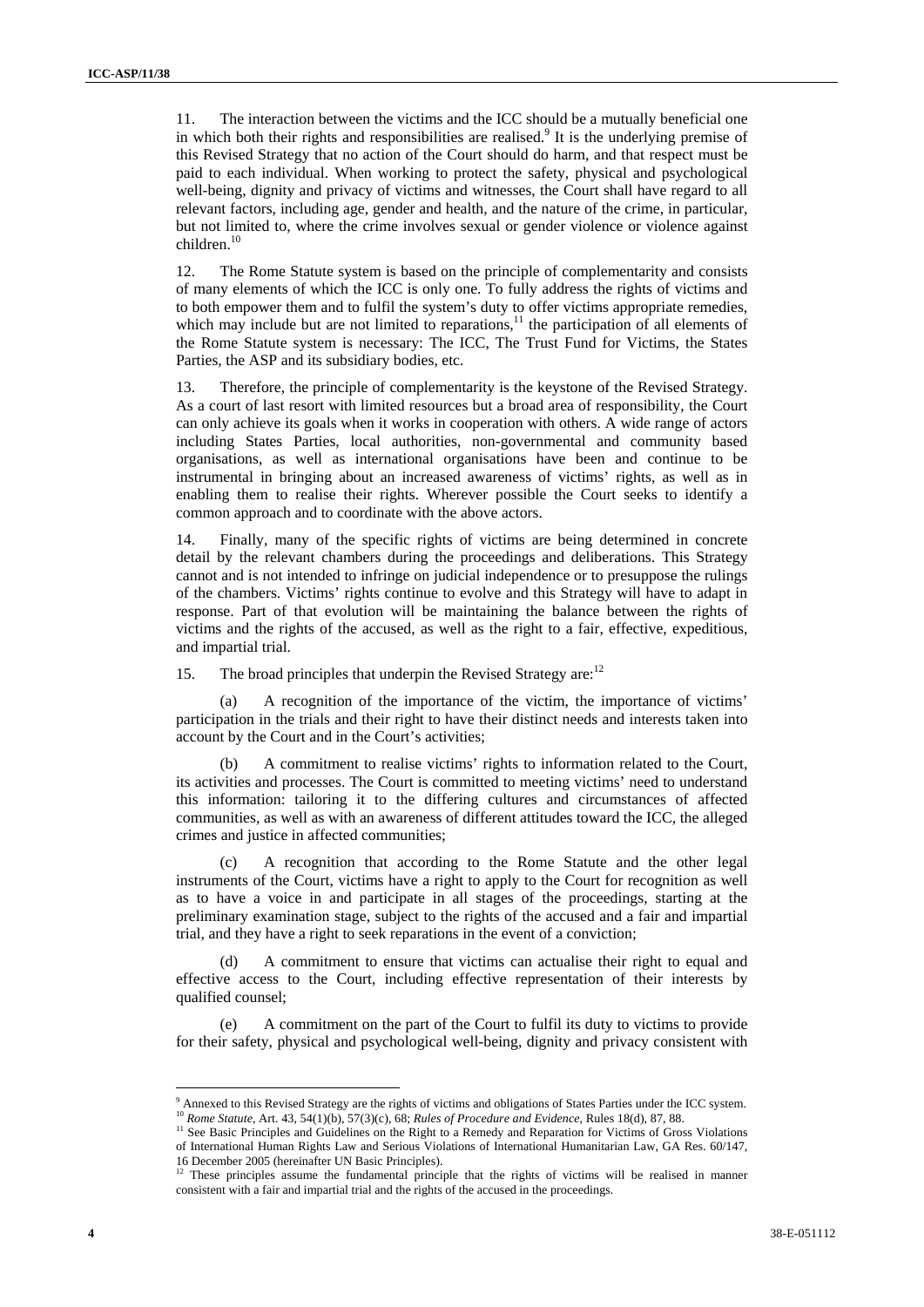the Rome Statute and the other legal instruments of the Court, and relevant rulings of the Chambers;

(f) A commitment to transparency and clarity in conducting relations with third parties; and

(g) A commitment to serving as a catalyst for improving realisation of the rights of victims of genocide, crimes against humanity and war crimes worldwide on the international and local levels.

16. The realisation of these rights is at the centre of the ICC's Revised Strategy in Relation to Victims. For the purposes of actualising these rights, the Court has organised them into four main policy Objectives.<sup>13</sup> These Objectives are phrased in part as aspirations. While it is not always possible to achieve these ambitious goals due to the reality in the field, resource limitations etc., the Court continually strives to do its utmost and remains committed to achieving the best possible outcome within the limits imposed by existing resources and our operating environment.

17. Gender is a cross-cutting issue with significant impact on victims and on the work of the ICC system with victims and affected communities. Victims have a right as set out in the Court's legal framework<sup>14</sup> to have gender and its impact taken into consideration in certain circumstances. In accordance with its legal framework, the ICC system will continue to do its utmost to interact with victims and affected communities with an awareness of gender as well as developing and implementing its programming and victims' related work incorporating gender considerations.

#### **C. Strategic Objectives**

#### **1. Objective 1: Communication**

18. Ensure that victims of situations under preliminary examination<sup>15</sup> or victims of a situation or case under investigation, trial, appeal or for which reparations are being adjudicated receive clear communications about the ICC, its mandate and activities as well as their right as victims in relation to the elements of the ICC system and at all steps of the judicial process.

#### **2. Objective 2: Protection and Support**

19. Provide protection, support and assistance to victims interacting with the Court in order to safeguard their security, psychological and physical integrity and well-being; ensure respect for their dignity and privacy; and prevent them from suffering further harm as a result of their interaction with the Court.<sup>17</sup>

#### **3. Objective 3: Participation and Representation**

20. Ensure that victims are able to fully exercise their right to effectively participate in the ICC proceedings with effective legal representation in a manner that is consistent with their rights and personal interests as well as with the rights of the accused to a fair, expeditious and impartial trial.<sup>18</sup>

 $13$  These objectives have been condensed in number in areas where the substantive elements of the objectives made it possible to do so.

<sup>14</sup> *Rome Statute*, Art. 43(6). 68(1); *Rules of Procedure and Evidence,* Rules 16(1)(d) 17(2)(a)(iv), 17(2)(b)(iii) 18(d) and 19(e). See also annexed to this Revised Strategy, a list detailing the rights of victims and obligations of States Parties under the ICC system.

<sup>&</sup>lt;sup>15</sup> At this stage of the process, the OTP is the leading actor in communicating with victims and is proactive as it sees fit. The other parts of the ICC system may react, as appropriate, to enquiries during the preliminary examination phase, without prejudice to any relevant rulings or orders of the Court.<br><sup>16</sup> Rules of Procedure and Evidence, Rule 92..<br><sup>17</sup> Rome Statute, Art. 68(1); Rules of Procedure and Evidence, Rules 87 and 88.

<sup>18</sup> *Rome Statute*, Art. 68(3); *Rules of Procedure and Evidence*, Rules 89-99.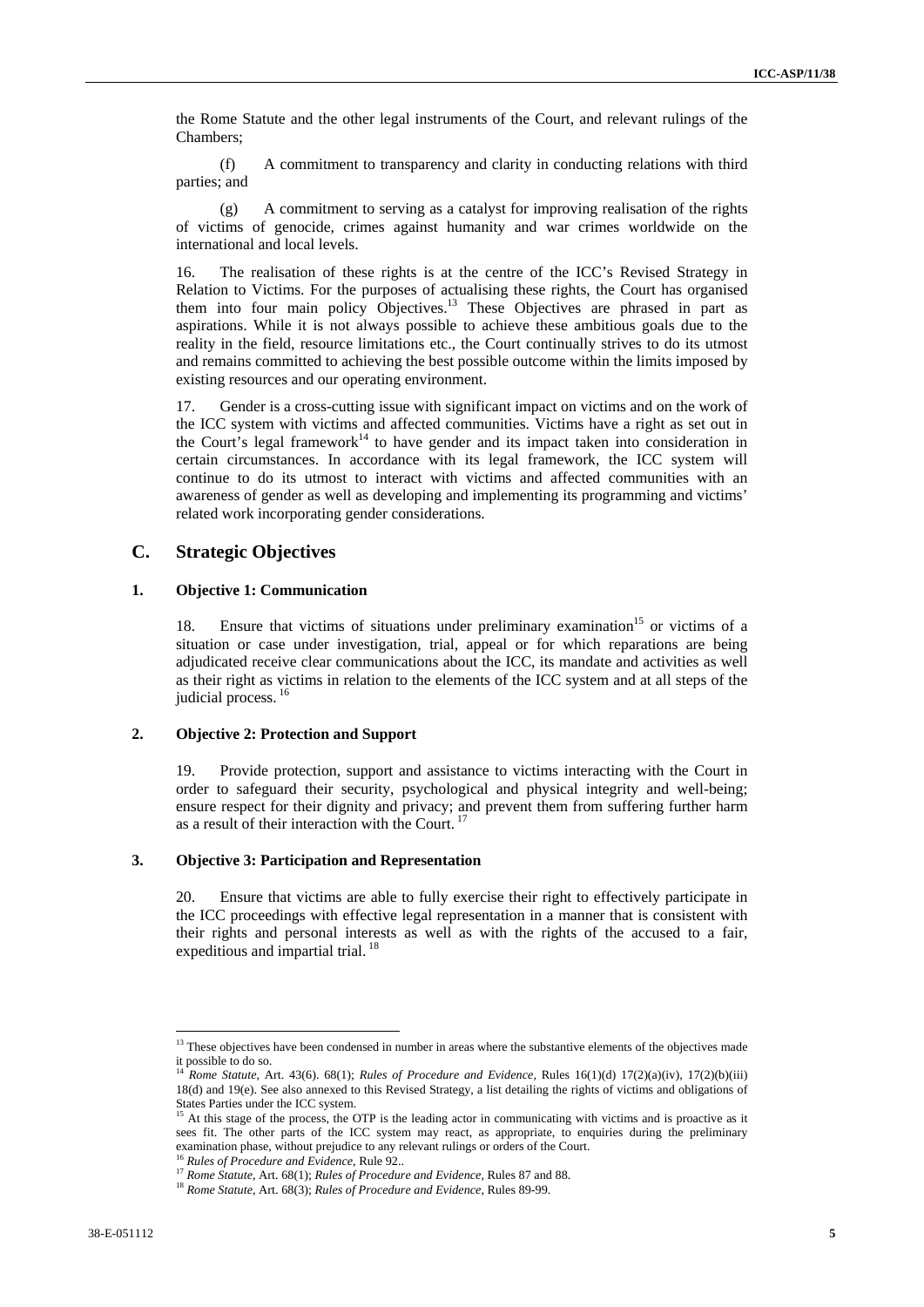#### **4. Objective 4: Reparations and Assistance**

21. Ensure that victims are able to exercise their rights as regards reparation consistent with the Rome Statute and the ICC system's legal framework and to benefit from assistance.<sup>19</sup>

## **D. Monitoring and Evaluation**

22. During the first two years, the Court's inter-organ Working Group on Victims (WG) will monitor the implementation of the Revised Strategy at bi-annual meetings to assess the level of implementation and identify the obstacles and revisions needed to enable the most effective and efficient implementation of the Revised Strategy. The WG will also conduct periodic consultations with various knowledgeable stakeholders from both within and outside the ICC system. The WG will receive and share recommendations and foster the exchange of experience and information with other members of the ICC system.

23. A detailed review will take place eighteen months after the adoption of the Revised Strategy and will aim to assess its implementation and its overall effectiveness at the levels both of policy and of practice. The Court will engage an independent unbiased evaluator, from either an external source or a capable internal office, to conduct a comprehensive evaluation process with a primary focus on the outcomes of the Strategy. The Strategy will be updated and suitable measures will be integrated based on the outcome and suggestions of that evaluation. The Court will provide States with a complete report on its progress at the end of every detailed evaluation, or every two years, whichever is shorter.

<sup>&</sup>lt;sup>19</sup> Reparations are a right of victims, under Article 75(1) of the Rome Statute. Assistance is not a right of victims. It is based on Rule 98(5) of the Rules of Procedure and Evidence, implemented in accordance with Regulation 48 and is considered to be the second mandate of the TFV. Their general assistance function is supported by voluntary contributions from donors to be used for the benefit of victims of crimes within the jurisdiction of the Court and their families.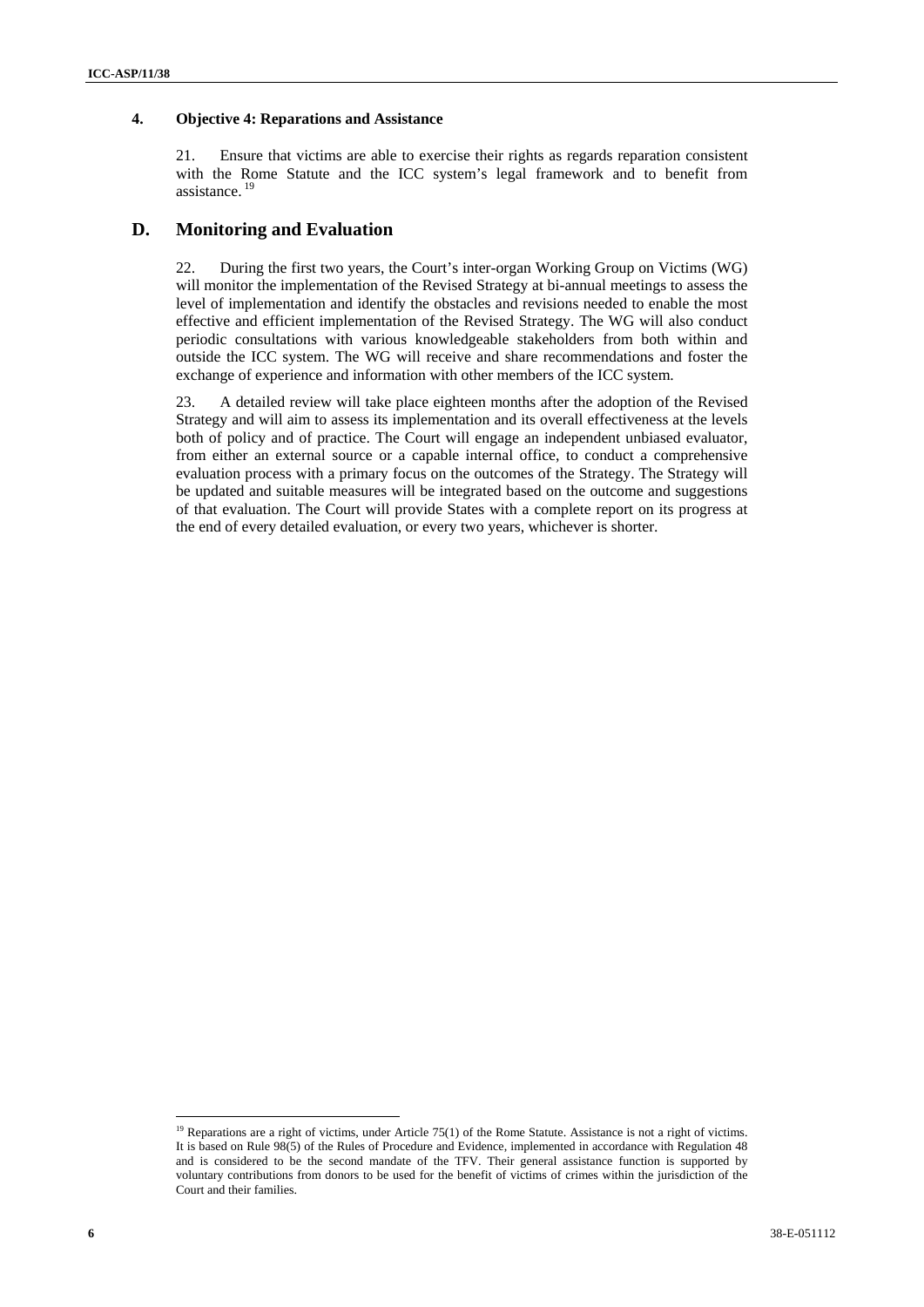## **Annex**

## **Rights and Prerogatives of Victims in Proceedings before the ICC**

1. This Annex enumerates the rights of victims' in relation to the various stages of proceedings. According to Article 68(3) of the Rome Statute (RS) some of these rights may be exercised directly by the victims or through their legal representative. This Annex identifies the rights of victims and also further prerogatives - noted as "possibilities" - that victims have and may be able to exercise. For example, while not containing victims' rights per se, Article 79 RS established a Trust Fund "for the benefit of victims within the jurisdiction of the Court". The rights and possibilities of victims enumerated below are categorised according to the stages of proceedings: at all stages of proceedings (A); situation and pre-trial stages (B); confirmation of charges (C); trial (D); delivery of a Trial Chamber's decisions (E); reparation (F); appeal stages (G); and sentencing (H).

2. These rights and possibilities derive from multiple sources of law in accordance with Article 21(1) RS. Firstly, victims' rights derive from the Rome Statute, the Elements of Crimes, Rules of Procedure and Evidence (RPE), the Regulations of the Court (RoC) and the Regulations of the Trust Fund (RTFV). Where appropriate, victims' rights also derive from applicable treaties, principles and rules of international law, including the established principles of the international law of armed conflict. Victims' rights may also be applied from the general principles of law derived by the Court from national laws of legal systems of the world including, as appropriate, the national laws of states that would normally exercise jurisdiction over the crime, provided that those principles are not inconsistent with the RS, international law and internationally recognised norms and standards. According to Article 21(3) RS, victims' rights may also be applied from internationally recognised human rights.

3. Of note, many of the rights and possibilities in this annex are not absolute, but are subject to limitations based on the circumstances of the case. For example, Article 68(3) RS stipulates that victims' rights to participate where their personal interests are affected can be exercised if not prejudicial to or inconsistent with the rights of the accused and a fair and impartial trial. In addition, many of the rights and possibilities that victims have are being interpreted by the relevant chambers during proceedings before the Court. For example, victims' rights regarding reparations proceedings under Article 75 RS are currently being considered in the *Lubanga* case. The enumeration of rights and possibilities in this Annex is not intended to infringe upon judicial independence or to presuppose the rulings of chambers. As victims' rights and possibilities evolve and this annex will be adapted as necessary.

4. The Rome Statute system is based on the principle of complementarity and, as such, it is also the keystone of this Revised Strategy. As a court of last resort with limited resources but a broad area of responsibility, the Court can only achieve its goals when it works in cooperation with others. A wide range of actors have been and continue to be instrumental in bringing about an increased awareness of victims' rights and enabling them to realise their rights. The final table in the Annex (I) enumerates the obligations of States Parties regarding victims. These obligations derive from the text of the RS and RPE. In order for these rights to be meaningful in practice, States Parties must fulfil certain ancillary obligations. Therefore, further obligations of States derive from an interpretation of these rights. As a whole, this Annex was prepared to assist all of the duty bearers in the RS system to understand and fulfil their obligations to victims.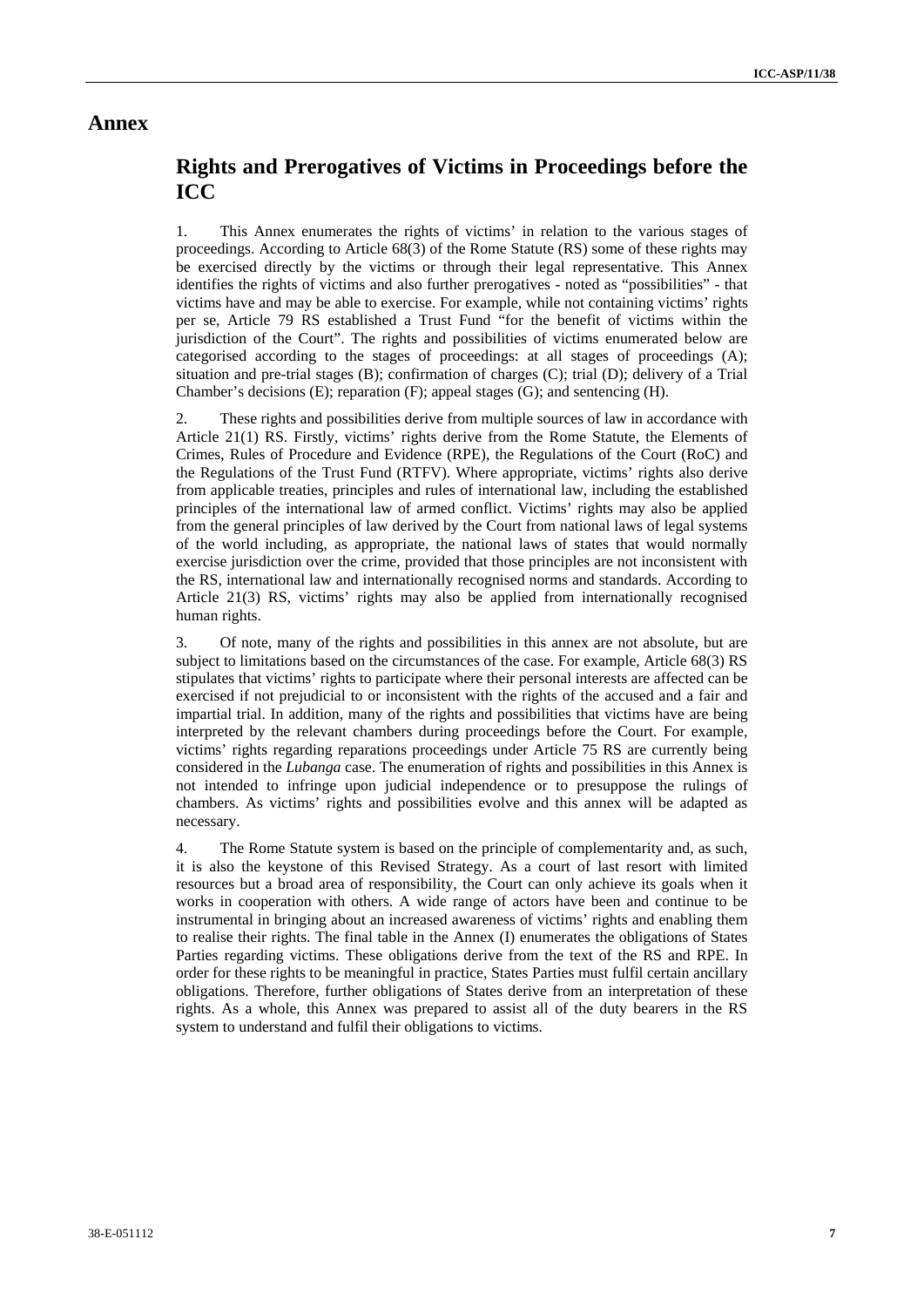| Source                                | Right or possibility                                                                                                                                                                                                                                                                                                                                                                                                                                            |  |
|---------------------------------------|-----------------------------------------------------------------------------------------------------------------------------------------------------------------------------------------------------------------------------------------------------------------------------------------------------------------------------------------------------------------------------------------------------------------------------------------------------------------|--|
| A.                                    | Rights and prerogatives of victims in relation to all stages of proceedings                                                                                                                                                                                                                                                                                                                                                                                     |  |
| Article $68(1)$ RS                    | Right to protection of their safety, physical and psychological well being, dignity and privacy protected                                                                                                                                                                                                                                                                                                                                                       |  |
| Rule 86 RPE                           | General right of all victims and witnesses, in particular children, elderly persons, persons with disabilities<br>and victims of sexual or gender violence, to have their needs taken into account by the Chamber in making<br>any direction or order and by the other organs of the Court in performing their functions under the RS or<br>the RPE                                                                                                             |  |
| Rule $16(2)(a)$ RPE                   | Right to be informed by the Registrar of their rights under the RS and the RPE, and to be informed of the<br>existence, functions and availability of the Victims and Witnesses Unit                                                                                                                                                                                                                                                                            |  |
| Rule $16(2)(b)$ RPE                   | Right to be informed by the Registrar in a timely manner of the relevant decisions of the Court that may<br>have an impact on their interests, subject to provisions on confidentiality                                                                                                                                                                                                                                                                         |  |
| Rule 90(1) RPE                        | Right to choose freely their legal representatives                                                                                                                                                                                                                                                                                                                                                                                                              |  |
| Rule $16(1)(b)$ RPE                   | Right to be assisted by the Registrar in obtaining legal advice and in organising their legal representation,<br>and to have the Registrar provide their legal representatives with adequate support, assistance and<br>information, including such facilities as may be necessary for the direct performance of their duty, for the<br>purpose of protecting the victims' rights during all stages of the proceedings in accordance with Rules 89<br>to 91 RPE |  |
| Reg 81 RoC                            | Right to support and assistance from the Office of Public Counsel for Victims with support and assistance                                                                                                                                                                                                                                                                                                                                                       |  |
| Rule $90(4)$ RPE                      | Right to have the Registry and the Chamber concerned take all reasonable steps to ensure that, in the<br>selection of common legal representatives, the distinct interests of the victims, particularly as provided in<br>Article 68(1) RS, are represented, and that any conflict of interest is avoided                                                                                                                                                       |  |
| Rule $16(1)(a)$ RPE                   | Right to be provided by the Registrar with notice or notification                                                                                                                                                                                                                                                                                                                                                                                               |  |
| Rule $16(1)(c)$ RPE                   | Right to be assisted by the Registrar when participating in the different phases of the proceedings in<br>accordance with Rules 89 to 91 RPE                                                                                                                                                                                                                                                                                                                    |  |
| Rule $16(1)(d)$ RPE                   | Right to be afforded by the Registrar with gender-sensitive measures to facilitate their participation at all<br>stages of the proceedings                                                                                                                                                                                                                                                                                                                      |  |
| Article 68 RS and Rule<br>87(1) RPE   | Right to request the Chamber concerned to order protective measures to protect them                                                                                                                                                                                                                                                                                                                                                                             |  |
| Article 68 RS and Rule<br>88(1) RPE   | Right to request the Chamber concerned to order special measures to protect them and to facilitate their<br>testimony                                                                                                                                                                                                                                                                                                                                           |  |
| Rule 17 RPE                           | Right to be afforded, by the Victims and Witnesses Unit in accordance with the RS and the RPE and in<br>consultation with the Chamber, the Prosecutor and the defence, as appropriate, protection and support<br>when they appear before the Court and when they are at risk on account of their testimony in accordance<br>with Article 43(6) RS                                                                                                               |  |
| Article 75 RS and Rule<br>94 RPE      | Right to request reparations for harm suffered as a result of the commission of crimes within the<br>jurisdiction of the Court, which right is without prejudice to the victims' rights to reparations under<br>national or international law                                                                                                                                                                                                                   |  |
| Article $68(3)$ RS and<br>Rule 89 RPE | Possibility, subject to the authorisation of the Chamber concerned <sup>*</sup> , to present their views and concerns in<br>accordance with the modalities allowed by the Chamber concerned                                                                                                                                                                                                                                                                     |  |
| Article $68(3)$ RS and<br>Rule 93 RPE | Possibility to be requested to submit their views "on any question"                                                                                                                                                                                                                                                                                                                                                                                             |  |
| Article 79 RS and RTFV                | Possibility for victims to benefit from assistance and/or reparations from the Trust Fund for Victims                                                                                                                                                                                                                                                                                                                                                           |  |
| Rule $91(2)$ RPE                      | Possibility to attend and participate in the proceedings "unless, in the circumstances of the case, the<br>Chamber concerned is of the view that the representative's intervention should be confined to written<br>observations or submissions"                                                                                                                                                                                                                |  |
| Rule $89(1)$ RPE                      | Possibility to "make opening and closing statements" subject to the authorisation of the Chamber<br>concerned <sup>®</sup>                                                                                                                                                                                                                                                                                                                                      |  |
| Rule $91(3)(a)$ RPE                   | Possibility, subject to the authorisation of the Chamber concerned <sup>*</sup> , to examine a witness, an expert or the<br>accused                                                                                                                                                                                                                                                                                                                             |  |

 \* In order to authorise such request, the relevant Chamber makes sure that the conditions established under Article 68(3) RS are fulfilled.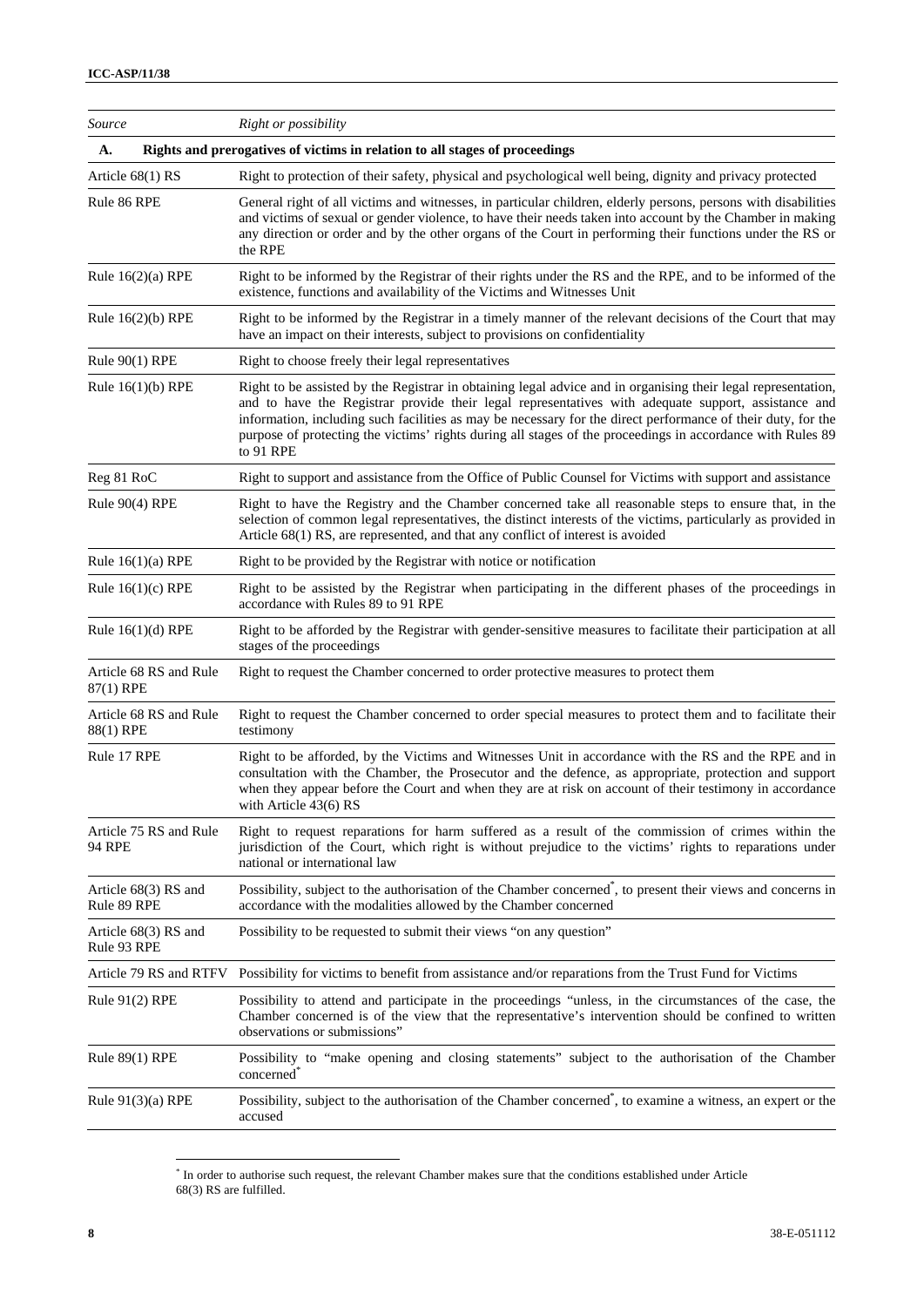| Source                                                                                                                       | Right or possibility                                                                                                                                                                                                                                                                                                                                                                                                                    |  |  |
|------------------------------------------------------------------------------------------------------------------------------|-----------------------------------------------------------------------------------------------------------------------------------------------------------------------------------------------------------------------------------------------------------------------------------------------------------------------------------------------------------------------------------------------------------------------------------------|--|--|
| Rule 90(5) RPE                                                                                                               | Possibility to receive assistance from the Registry when lacking the necessary means to pay for a common<br>legal representative                                                                                                                                                                                                                                                                                                        |  |  |
| Rule 119(3) RPE                                                                                                              | Possibility to present observations related to proceedings pertaining to the imposition or amendment of<br>any conditions restricting the liberty of a suspect or accused person.                                                                                                                                                                                                                                                       |  |  |
| В.                                                                                                                           | Rights and prerogatives of victims in relation to the situation and the pre-trial stage                                                                                                                                                                                                                                                                                                                                                 |  |  |
| Article 15(3) RS and<br>Rule 50 RPE                                                                                          | Right to make representations to the Pre-Trial Chamber concerned with regard to proceedings following a<br>request for authorisation of an investigation                                                                                                                                                                                                                                                                                |  |  |
| Article 19(3) RS                                                                                                             | Right to submit observations in proceedings with respect to the jurisdiction of the Court or the<br>admissibility of a case                                                                                                                                                                                                                                                                                                             |  |  |
| Rule $92(3)$ , $(5)$ and $(6)$<br>RPE                                                                                        | Right to be informed of the decision of the Court to hold a hearing to confirm charges pursuant to Article<br>61 and to be notified of the date of proceedings; requests, submissions, motions and other documents; and<br>decisions of the Court                                                                                                                                                                                       |  |  |
| Article 54 RS                                                                                                                | Right to have their interests and personal circumstances, including age, gender as defined in Article 7(3)<br>and health, respected by the Prosecutor when she/he is taking appropriate measures to ensure the effective<br>investigation and prosecution of crimes within the Court's jurisdiction                                                                                                                                     |  |  |
| Article 54 RS                                                                                                                | Right to have the nature of the crime, in particular where it involves sexual violence, gender violence or<br>violence against children, taken into account by the Prosecutor when she/he is taking appropriate measures<br>to ensure the effective investigation and prosecution of crimes within the Court's jurisdiction                                                                                                             |  |  |
| Articles 68(3), 53 RS,<br>Rules 89(1), 92(2), (5)<br>and (6) and 93 RPE                                                      | Right to be notified of the decision of the Prosecutor not to initiate an investigation or not to prosecute and<br>the possibility to apply for participation should there be ensuing proceedings, and the possibility, subject<br>to the authorisation of the Pre-Trial Chamber concerned <sup>*</sup> , to present views in a review following the<br>decision of the Prosecutor not to initiate an investigation or not to prosecute |  |  |
| Articles 56(3), 57(3)(c),<br>68(1) RS                                                                                        | Possibility to be requested by the Pre-Trial Chamber concerned to submit views in proceedings relating to<br>measures to protect the safety, physical and psychological well-being, dignity and privacy of victims, as<br>well as proceedings relating to the preservation of evidence                                                                                                                                                  |  |  |
| Reg 50(a) RTFV                                                                                                               | Possibility to receive physical or psychological rehabilitation or material support from the Trust Fund for<br>Victims                                                                                                                                                                                                                                                                                                                  |  |  |
| C.                                                                                                                           | Rights and prerogatives of victims at the confirmation of the charges hearing                                                                                                                                                                                                                                                                                                                                                           |  |  |
| <b>Anonymous victims</b>                                                                                                     |                                                                                                                                                                                                                                                                                                                                                                                                                                         |  |  |
| Article 68(3) and Rules<br>91 and 92 RPE (see No<br>ICC-01/04-01/07-474,<br>paras 124-152, and 171-<br>$183$ ). <sup>1</sup> | Right to be notified of the public filings and decisions contained in the record of the case                                                                                                                                                                                                                                                                                                                                            |  |  |
| Ibid.                                                                                                                        | Right to attend the public sessions of the confirmation of the charges hearing                                                                                                                                                                                                                                                                                                                                                          |  |  |
| Ibid.                                                                                                                        | Possibility to seek the authorisation of the Pre-Trial Chamber concerned to intervene during the public<br>sessions of the confirmation of the charges hearing                                                                                                                                                                                                                                                                          |  |  |
| Ibid.                                                                                                                        | Possibility, subject to the authorisation of the Pre-Trial Chamber concerned <sup>*</sup> , to make opening and closing<br>statements at the confirmation of the charges hearing                                                                                                                                                                                                                                                        |  |  |
| Non-anonymous victims                                                                                                        |                                                                                                                                                                                                                                                                                                                                                                                                                                         |  |  |
| Ibid.                                                                                                                        | Right to attend public and closed sessions of the confirmation of the charges hearing, subject to limitation<br>under certain conditions                                                                                                                                                                                                                                                                                                |  |  |
| Ibid.                                                                                                                        | Possibility to be notified of all filings and decisions contained in the record of the case, including the<br>confidential ones, excluding any ex parte materials, subject to limitation under certain conditions                                                                                                                                                                                                                       |  |  |
| Ibid.                                                                                                                        | Possibility, subject to the authorisation of the Pre-Trial Chamber concerned <sup>*</sup> , to make submissions on<br>issues relating to the admissibility and probative value of the evidence upon which the parties intend to<br>rely                                                                                                                                                                                                 |  |  |
| Ibid.                                                                                                                        | Possibility, subject to the authorisation of the Pre-Trial Chamber concerned <sup>*</sup> , to participate in relation to<br>all matters other than those in which their intervention has been expressly excluded                                                                                                                                                                                                                       |  |  |

<sup>&</sup>lt;sup>1</sup> The Court notes that the jurisprudence is not uniform regarding all of the rights and possibilities listed.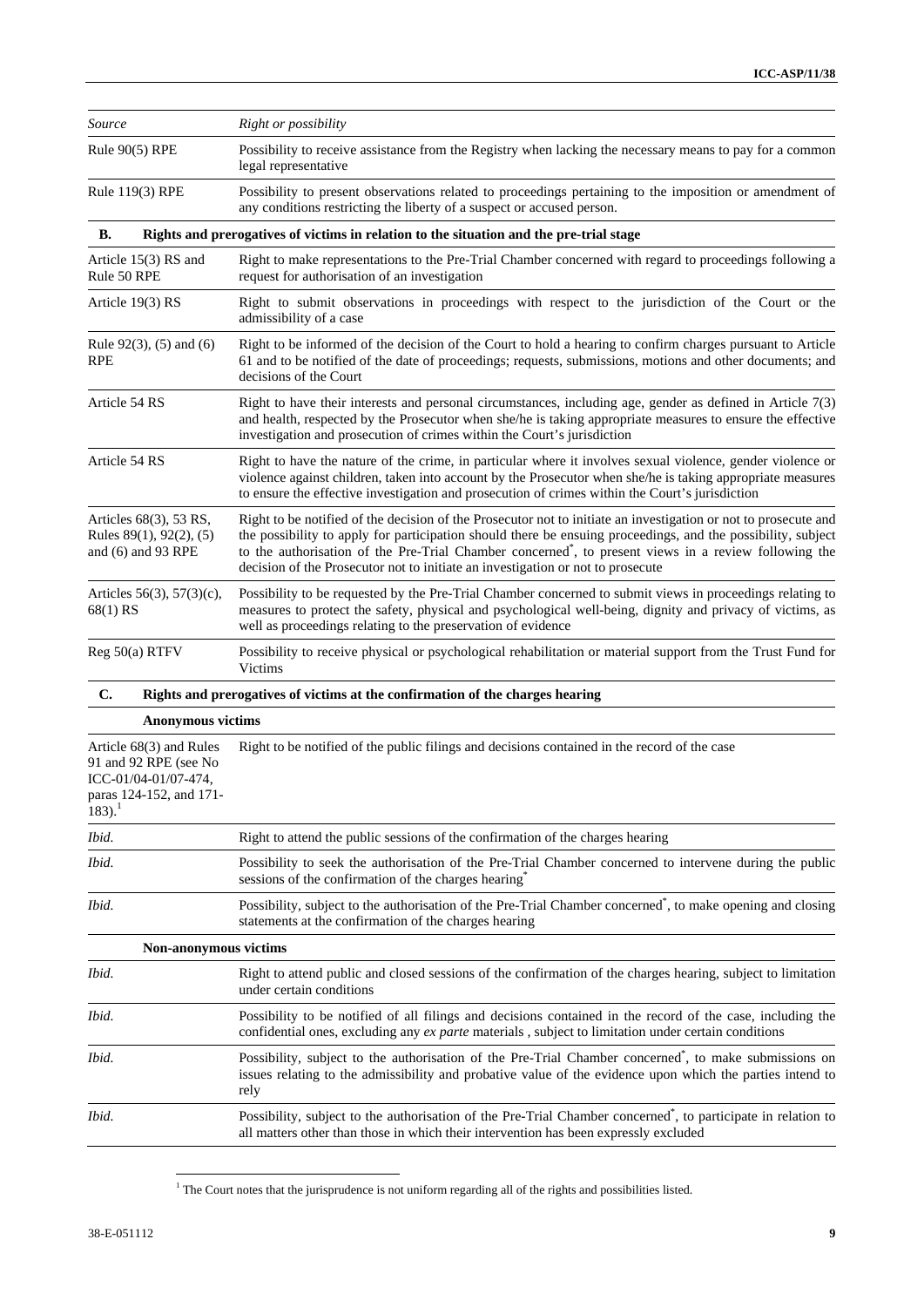| Source                                                                                                                                                                  | Right or possibility                                                                                                                                                                                                                                                                                                                                                                                                                                                                                             |
|-------------------------------------------------------------------------------------------------------------------------------------------------------------------------|------------------------------------------------------------------------------------------------------------------------------------------------------------------------------------------------------------------------------------------------------------------------------------------------------------------------------------------------------------------------------------------------------------------------------------------------------------------------------------------------------------------|
| <i>Ibid.</i> and Rule 91(3)<br><b>RPE</b>                                                                                                                               | Possibility, subject to the authorisation of the Pre-Trial Chamber concerned <sup>*</sup> , to examine witnesses                                                                                                                                                                                                                                                                                                                                                                                                 |
| <i>Ibid.</i> and Rule 89(1)<br><b>RPE</b>                                                                                                                               | Possibility, subject to the authorisation of the Pre-Trial Chamber concerned <sup>*</sup> , to make opening and closing<br>statements at the confirmation of the charges hearing                                                                                                                                                                                                                                                                                                                                 |
| D.                                                                                                                                                                      | Rights and prerogatives of victims at the trial stage                                                                                                                                                                                                                                                                                                                                                                                                                                                            |
| Rule 131(2) RPE (see<br>No ICC-01/04-01/06-<br>1119, para 105).                                                                                                         | Right (including through legal representatives) to consult the record of the proceedings, subject to any<br>restrictions concerning confidentiality and the protection of national security information                                                                                                                                                                                                                                                                                                          |
| Rule 92(5) (see No ICC-<br>01/04-01/06-1119, para<br>107)                                                                                                               | Right to be notified of all public proceedings and filings contained in the record of the case                                                                                                                                                                                                                                                                                                                                                                                                                   |
| Ibid.                                                                                                                                                                   | Right to be notified by the Registry of confidential filings when the name of their legal representative is<br>on the cover, subject to limitation under certain conditions                                                                                                                                                                                                                                                                                                                                      |
| Article 69(3) RS and<br>Rule 91(3) RPE (see No<br>ICC-01/04-01/06-1119,<br>para 108.)                                                                                   | Possibility, once the Trial Chamber concerned has "requested" and their personal interests are engaged by<br>certain evidence, to present and examine that evidence and not to have their questions limited to<br>reparations issues                                                                                                                                                                                                                                                                             |
| Article $68(3)$ RS (see No<br>ICC-01/04-01/06-1119,<br>paras 110 and 111.)                                                                                              | Right to be granted access to the Prosecution's "summary of presentation of evidence" in public redacted<br>form if they are a victim applying to participate or a participating victim                                                                                                                                                                                                                                                                                                                          |
| ICC-01/04-01/06-1119,<br>para 118).                                                                                                                                     | Article 68(3) RS (see No Possibility to submit applications or requests when their personal interests are concerned                                                                                                                                                                                                                                                                                                                                                                                              |
| Article $68(3)$ RS (see No<br>ICC-01/04-01/06-1119,<br>para 111).                                                                                                       | Possibility to be provided with confidential material in the possession of the Prosecution subject to a<br>demonstration of its material relevance to the personal interests of the participating victim concerned                                                                                                                                                                                                                                                                                               |
| Article 68(3) RS (see No<br>ICC-01/04-01/06-1119,<br>paras 113 and 114.)                                                                                                | Possibility, subject to the authorisation of the Trial Chamber concerned*, to participate in closed and $ex$<br><i>parte</i> hearings and to submit confidential or <i>ex parte</i> written submissions                                                                                                                                                                                                                                                                                                          |
| Rule $89(1)$ RPE (see No<br>ICC-01/04-01/06-1119,<br>para 117)                                                                                                          | Possibility, subject to the authorisation of the Trial Chamber concerned*, to make opening and closing<br>statements at the beginning and at the end of the trial                                                                                                                                                                                                                                                                                                                                                |
| Article $68(3)$ , $64(6)(b)$<br>and (d) and $69(3)$ RS<br>(see No ICC-01/04-<br>01/07-1665-Corr, paras<br>$19-32, 45-48$                                                | Possibility, subject to the authorisation of the Trial Chamber concerned <sup>*</sup> , to appear in person                                                                                                                                                                                                                                                                                                                                                                                                      |
| Articles $64(6)(b)$ , (d) and<br>69(3) RS (see No ICC-<br>$01/04 - 01/07 - 1665$ -Corr,<br>paras 45-48).                                                                | Possibility to request the Trial Chamber concerned to call witnesses                                                                                                                                                                                                                                                                                                                                                                                                                                             |
| Articles $69(3)$ and $(4)$ ,<br>$66(3)$ , $68(3)$ and<br>$64(6)(d)$ and (9) and<br>Rules 89 and 91 RPE<br>(see No ICC-01/04-<br>01/06-1432 OA9, paras<br>93-97 and 101) | Possibility, subject to the authorisation of the Trial Chamber concerned <sup>*</sup> , to present evidence and to<br>challenge admissibility and probative value of evidence presented by the parties, including evidence on<br>the accused's guilt or innocence                                                                                                                                                                                                                                                |
| Reg 56 RoC (see No<br>ICC-01/04-01/06-1119,<br>paras 120-122).                                                                                                          | Possibility, subject to the authorisation of the Trial Chamber concerned, to give evidence relating to<br>reparations simultaneously with evidence relating to the charges, where doing so, in the estimation of the<br>Trial Chamber, would avoid unnecessary hardship and or unfairness to the witness and/or would guarantee<br>the preservation of evidence that may not be available later in the proceedings and/or would assist with the<br>efficient disposal of issues that may arise for determination |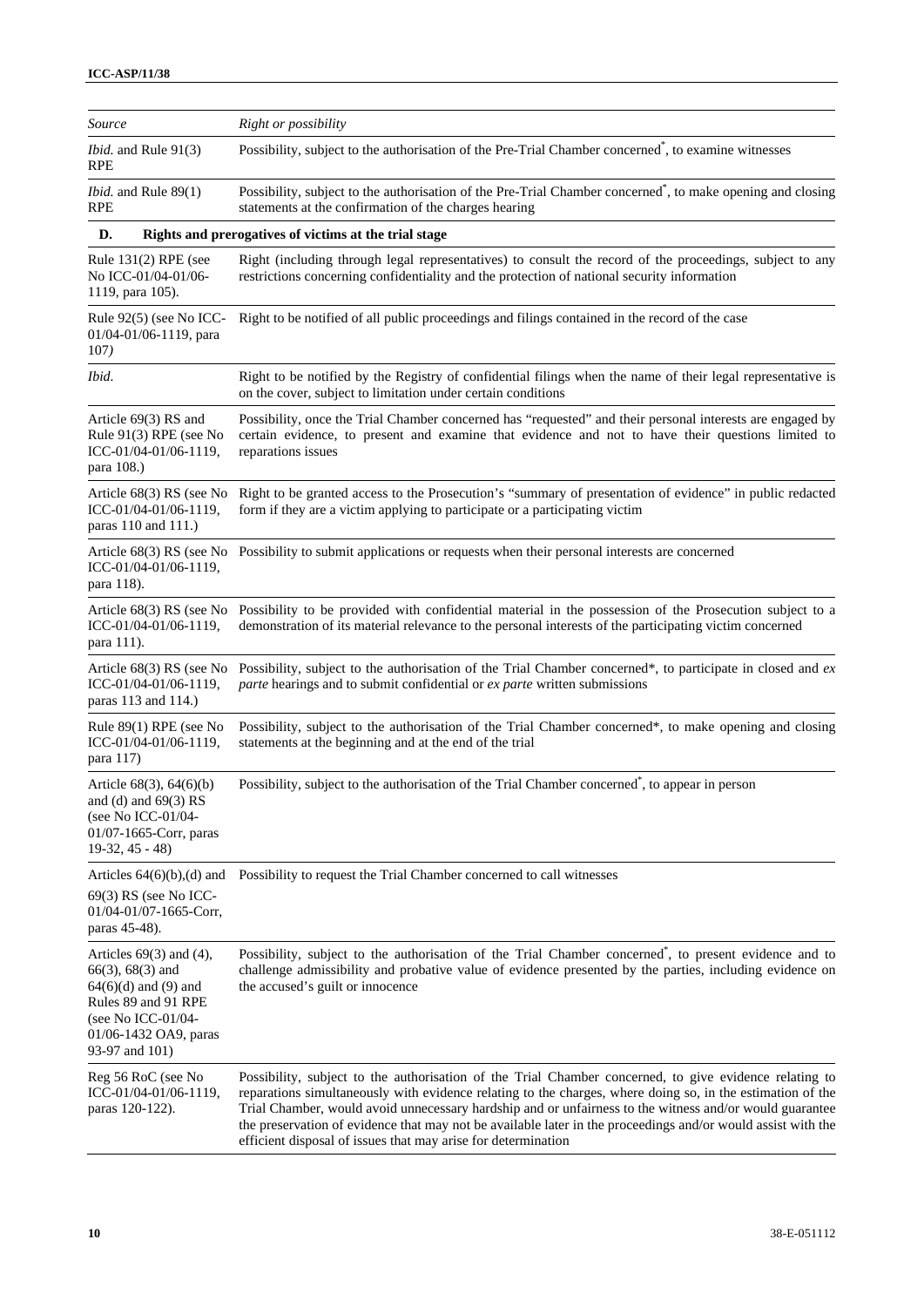| Source                                                                           | Right or possibility                                       |                                                                                                                                                                                                                                                                          |
|----------------------------------------------------------------------------------|------------------------------------------------------------|--------------------------------------------------------------------------------------------------------------------------------------------------------------------------------------------------------------------------------------------------------------------------|
| Е.                                                                               |                                                            | Rights and prerogatives of victims at the stage of delivery of a Trial Chamber's decision                                                                                                                                                                                |
| Rule 144 RPE                                                                     |                                                            | Right to be notified of and, wherever possible, to be present for the pronouncement of the decisions of the<br>Trial Chamber concerned regarding admissibility of a case, jurisdiction of the Court, criminal<br>responsibility of the accused, sentence and reparations |
| Rule 143 RPE                                                                     |                                                            | Right to submit a motion to postpone a hearing on matters related to sentence                                                                                                                                                                                            |
| Rule $145(1)(c)$ RPE                                                             |                                                            | Possibility to be requested by the Trial Chamber concerned to submit views on the harm caused to the<br>victims within the proceedings on matters related to sentence <sup>2</sup>                                                                                       |
| F.                                                                               |                                                            | Rights and prerogatives of victims in the reparation proceedings stage under Article 75 RS                                                                                                                                                                               |
| Article 75 RS and Rules<br>94 and 97(1) RPE and<br>rehabilitation<br><b>RTFV</b> |                                                            | Right to seek reparations, collective or individual or both, including restitution, compensation and                                                                                                                                                                     |
| Rule 97(2) RPE<br>appropriate types and modalities of reparations                |                                                            | Right to request the Trial Chamber concerned to appoint experts to determine the scope, extent of any<br>damage, loss and injury to or in respect of victims, and to suggest various options concerning the                                                              |
| Rule 99(1) RPE<br>and assets by States concerned                                 |                                                            | Right for victims who have made a request for reparations or who have given a written undertaking to do<br>so, to request the Trial Chamber concerned for certain measures for the purpose of forfeiture of property                                                     |
| Rule 143 RPE                                                                     |                                                            | Right to submit a motion to postpone a hearing on matters related to reparations                                                                                                                                                                                         |
| Reg 48 RTFV                                                                      |                                                            | Right to benefit from other resources of the Trust Fund as defined under Rule 85 RPE                                                                                                                                                                                     |
| Article 75(3) RS, Rule<br>95 RPE                                                 | making an order for reparations                            | Possibility to be invited by the Trial Chamber concerned to make representations for the purpose of                                                                                                                                                                      |
| Rule $97(2)$ RPE                                                                 |                                                            | Possibility to make observations on the reports of the experts regarding assessment of reparations                                                                                                                                                                       |
| Rule $91(4)$ RPE<br>applicable                                                   |                                                            | Right to question, subject to the authorisation of the Trial Chamber concerned <sup>*</sup> , witnesses, experts and the<br>accused within the reparation proceedings, when the restrictions set forth in Rule 91(3) RPE are not                                         |
| Rule 221(1) RPE                                                                  |                                                            | Possibility to be requested, at the Presidency's discretion, to submit views "on all matters related to the<br>disposition or allocation of property or assets realized through enforcement of an order of the Court"                                                    |
| G.                                                                               | Rights and prerogatives of the victims at the appeal stage |                                                                                                                                                                                                                                                                          |
|                                                                                  | With regard to reparations                                 |                                                                                                                                                                                                                                                                          |
| Article 82(4) RS, Rule<br>150(1) RPE and Reg 58<br>RoC                           | Right to appeal against an order for reparations           |                                                                                                                                                                                                                                                                          |
| Rule 151(2) RPE                                                                  |                                                            | Right to be notified of the filing of an appeal against an order for reparations                                                                                                                                                                                         |
| Reg 59(1) RoC                                                                    | in support of the appeal                                   | Right to participate in an appeal against an order for reparations by submitting a response to the document                                                                                                                                                              |
| Reg 60 RoC                                                                       | against an order for reparations                           | Possibility, subject to the authorisation of the Appeals Chamber, to submit a reply within her/his appeal                                                                                                                                                                |
|                                                                                  | With regard to other types of appeals                      |                                                                                                                                                                                                                                                                          |
| Articles $81(1)$ and $(2)$<br>RS, Rule 150 RPE and<br>Reg 59(1) RoC              | response to an appeal brought by a party                   | Right to participate in an appeal against a decision of conviction or against a sentence by submitting a                                                                                                                                                                 |
| Article $81(3)(c)(ii) RS$ ,<br>Rule 154(1) RPE and<br>$Reg 64(4)$ RoC            | in support of the appeal                                   | Right to participate in an appeal against a decision of acquittal by submitting a response to the document                                                                                                                                                               |

<sup>&</sup>lt;sup>2</sup> In the *Lubanga* case, the Trial Chamber instructed the Legal Representatives to file submissions "on the relevant evidence presented during trial that may be applicable to sentence along with their views as to the sentence to be imposed on the convicted person, taking into consideration, *inter alia*, any specific aggravating and mitigating factors" (ICC-01/04-01/06-2871, para 5).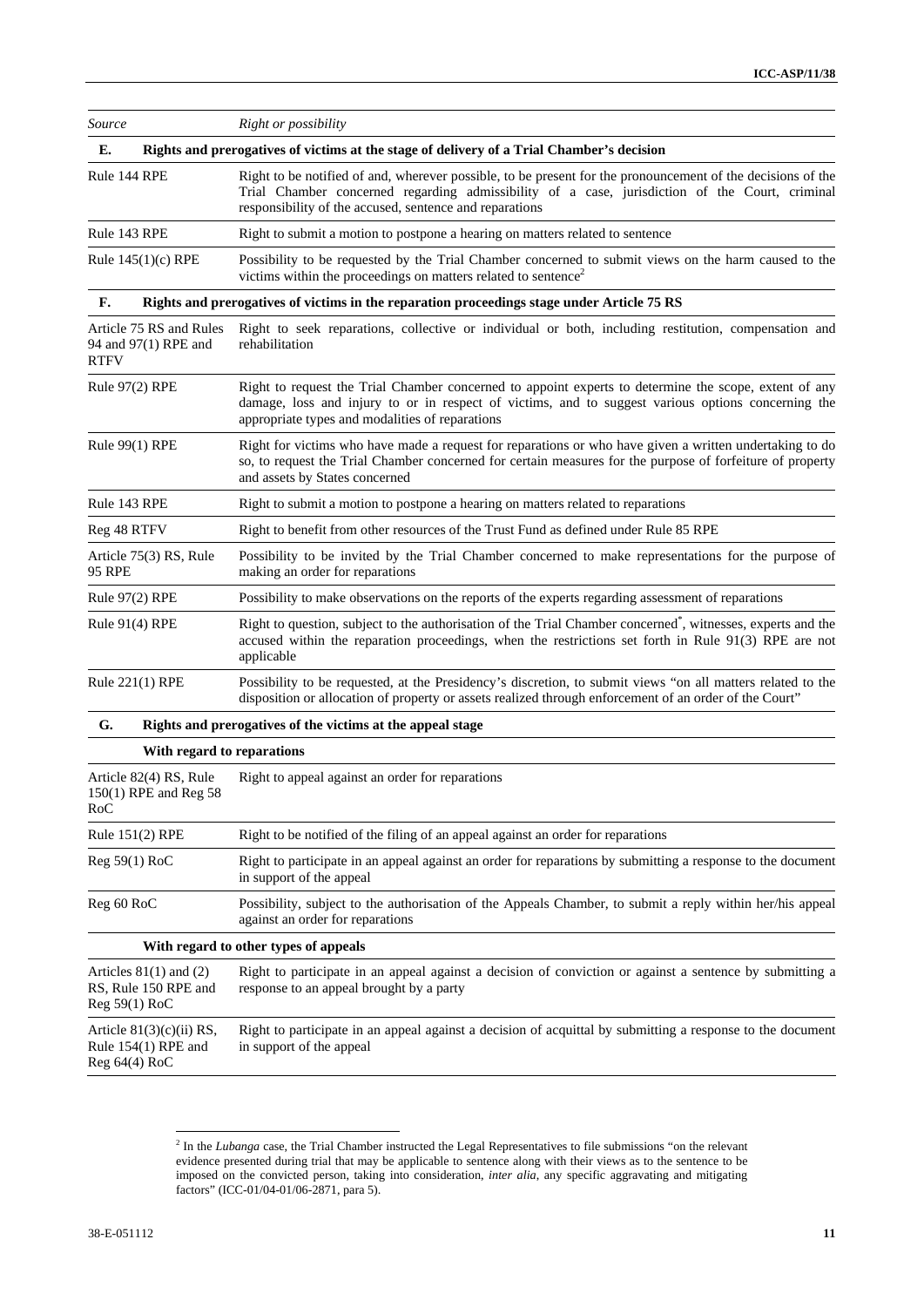| Source                                                                                                      | Right or possibility                                                                                                                                                                                                                                                                                                                                                                                                                                        |
|-------------------------------------------------------------------------------------------------------------|-------------------------------------------------------------------------------------------------------------------------------------------------------------------------------------------------------------------------------------------------------------------------------------------------------------------------------------------------------------------------------------------------------------------------------------------------------------|
| Article 19(3) RS and<br>Rule 59(3) RPE (see No<br>ICC-01/04-01/07-1295).                                    | Right to participate in an appeal against a decision with respect to the jurisdiction of the Court or the<br>admissibility of a case by submitting a response to a document in support of the appeal                                                                                                                                                                                                                                                        |
| Articles $82(1)(b)$ and (c)<br>RS, Rules $154(1)$ and<br>$(2)$ RPE and Reg $64(4)$ ,<br>$(5)$ and $(6)$ RoC | Possibility, subject to the authorisation of the Appeals Chamber**, to participate in an appeal against a<br>decision granting or denying release of the person concerned and against a decision to act on its own<br>initiative, by submitting observations to the document in support of the appeal                                                                                                                                                       |
| Articles $82(1)(d)$ and $(2)$<br>RS, Rule 155(1) RPE<br>and Reg $65(3)$ , $(4)$ and<br>$(5)$ RoC            | Possibility, subject to the authorisation of the Appeals Chamber <sup>**</sup> , to participate in an appeal against a<br>decision involving an issue that would significantly affect the fair and expeditious conduct of the<br>proceedings and against a decision granting the Prosecutor to take specific investigative steps, by<br>submitting a observations to the document in support of the appeal                                                  |
|                                                                                                             | With regard to proceedings for variation of grounds of appeal                                                                                                                                                                                                                                                                                                                                                                                               |
| Reg 61 RoC                                                                                                  | Right to submit an application for variation of grounds of appeal against an order for reparations and, if<br>granted, to submit a document setting out the grounds of appeal as varied                                                                                                                                                                                                                                                                     |
| $Reg 62(1)$ RoC                                                                                             | Right to submit an application for leave to present additional evidence within an appeal against an order<br>for reparations                                                                                                                                                                                                                                                                                                                                |
| Reg 61 RoC                                                                                                  | Possibility, subject to the authorisation of the Appeals Chamber, to participate in the proceedings for<br>variation of grounds of appeal by submitting a response to an application for variation of grounds of<br>appeal                                                                                                                                                                                                                                  |
| Reg 62(2) and (3) RoC                                                                                       | Possibility, subject to the authorisation of the Appeals Chamber, to participate, in the proceedings for<br>presenting additional evidence within appeals, by submitting a response to an application for leave to<br>present additional evidence                                                                                                                                                                                                           |
| Н.                                                                                                          | Rights and prerogatives of victims in proceedings leading to the determination on revision of a decision of conviction<br>or a sentence under Article 84 RS                                                                                                                                                                                                                                                                                                 |
| $Reg 66(2)$ RoC                                                                                             | Possibility to be notified "as far as possible" of an application for revision                                                                                                                                                                                                                                                                                                                                                                              |
| Reg 66(2) RoC                                                                                               | Possibility for victims who were notified of an application for revision, subject to the authorisation of the<br>Appeals Chamber, to respond to that application                                                                                                                                                                                                                                                                                            |
| Articles $68(3)$ and<br>$84(2)$ (c) RS                                                                      | Possibility to be invited by the Appeals Chamber to present views in the proceedings leading to the<br>determination on revision of a decision of conviction or a sentence                                                                                                                                                                                                                                                                                  |
| Rule 159(3) RPE                                                                                             | Possibility to be notified, at the Appeals Chamber's discretion, of a decision on whether an application for<br>revision is meritorious                                                                                                                                                                                                                                                                                                                     |
| Rule $161(1)$ RPE                                                                                           | Possibility to participate, for victims who were notified of a decision on whether an application for<br>revision is meritorious, in a hearing to determine whether a conviction or a sentence should be revised                                                                                                                                                                                                                                            |
|                                                                                                             | With regard to proceedings for review concerning reduction of sentence pursuant to Article 110 RS                                                                                                                                                                                                                                                                                                                                                           |
| 224 RPE                                                                                                     | Article 110 RS and Rule Possibility to be invited, "to the extent possible", to participate in a hearing or to submit written<br>representations within the proceedings for review concerning reduction of sentence                                                                                                                                                                                                                                         |
| Ι.                                                                                                          | <b>Obligations of States Parties toward victims in the Rome Statute system</b>                                                                                                                                                                                                                                                                                                                                                                              |
| Articles 86 RS                                                                                              | States Parties shall "cooperate fully with the Court in its investigation and prosecution of crimes within<br>the jurisdiction of the Court". It follows that States Parties shall cooperate fully with the Court, inter<br>alia, in respect of investigations conducted by legal representatives of victims for the taking of evidence                                                                                                                     |
| Article 86 RS                                                                                               | States Parties shall contribute to and/or facilitate any of the victims' steps for the purpose of reparations<br>proceedings, in the event they are notified of the filing of a request for reparations under Rule 94(2)<br>RPE. This is related to the right of victims to request reparations for harm suffered as a result of the<br>commission of crimes within the Court's jurisdiction and to the right to appeal against an order for<br>reparations |

<sup>\*\*</sup> In order to participate in an interlocutory appeal, a victim has to seek the Appeals Chamber's leave and in particular is required to demonstrate that her/his personal interests are concerned and that her/his participation is appropriate and not prejudicial to the interests of the defence and is not inconsistent with the requirements of a fair trial (No ICC-01/04-01/06-824 OA7, paragraphs 38-45).